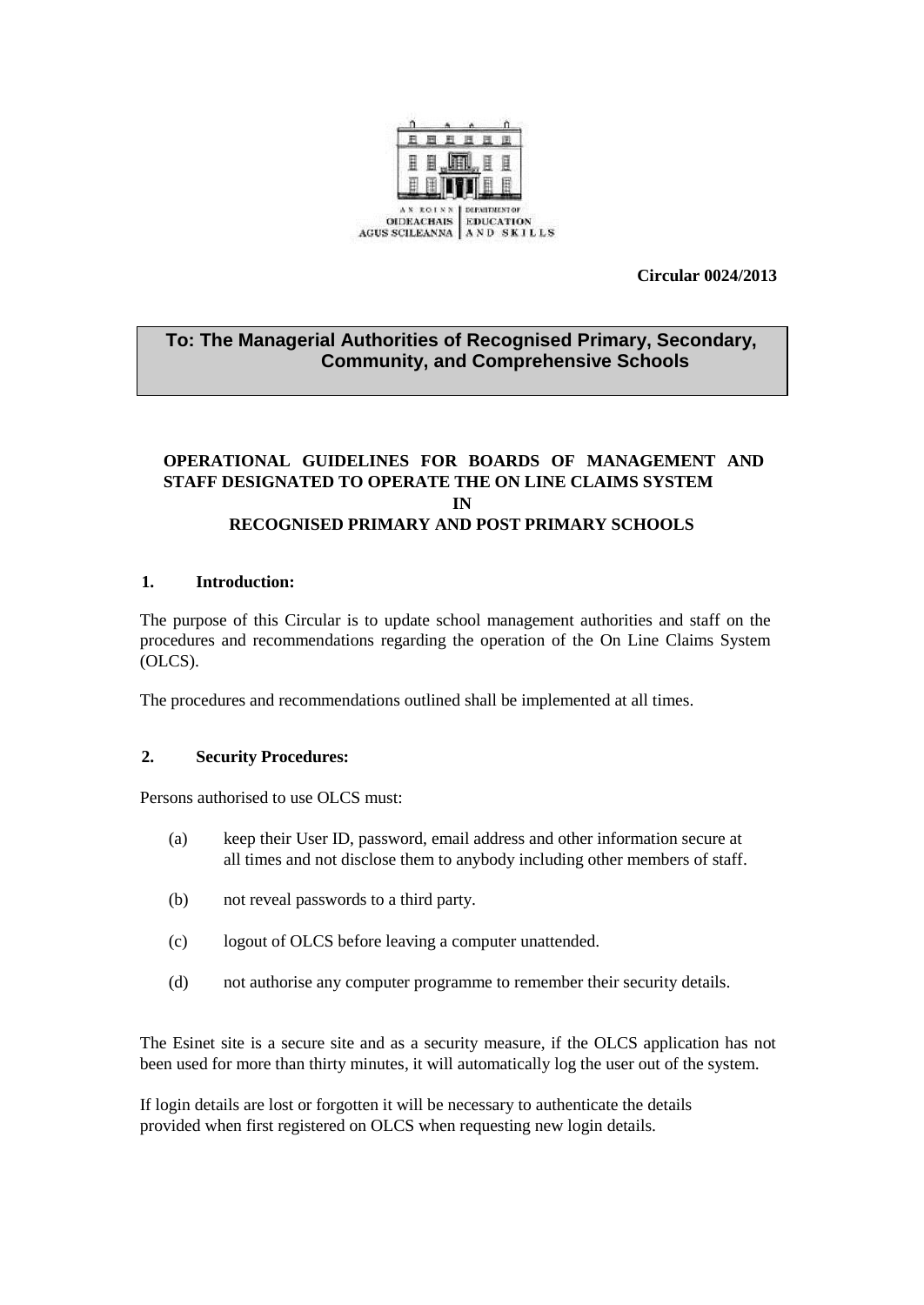## **3. Role of Boards of Management:**

Boards of Management:

- (a) have a responsibility to ensure that at school level the integrity of the system is maintained at all times.
- (b) should formally approve the roles of personnel involved in the On-line Claims System.
- (c) must ensure on an ongoing basis that under no circumstances should the same person in a school undertake the role of Data Entry and Approver.
- (d) should ensure that supporting documentation in relation to the data input on OLCS is retained securely in the school with the relevant personnel records i.e. medical certificates, attendance at in-service/in-career courses and applications forms for Board approved leave.

A short report should be read into the minutes of every Board of Management meeting listing the names of all substitutes and part-time teachers for whom claims have been made on the OLCS system since the last board meeting.

## **4. OLCS Roles:**

There are four distinct roles assigned to personnel at school level to operate OLCS.

These roles are as follows:

## **(a) Data Entry**

The role of the person with responsibility for Data Entry is to input the data i.e. input the details of absences of staff members, claims for casual and non casual staff members and other details to the system.

The role of the Data Entry person is a distinct role and under no circumstances should the same person undertake a dual role on OLCS.

The Data Entry person should not be a person employed as a special needs assistant in the school.

#### **(b) First Approver**

The role of the First Approver is to verify that the data input by the Data Entry person is correct and to approve the data.

The Approver should always ensure that:

- (i) details and in particular the bank account details of teachers and special needs assistants are input correctly to the system.
- (ii) a copy of the Staff Member Set up Form is signed by the staff member and a copy retained by the school in the staff member's personnel file.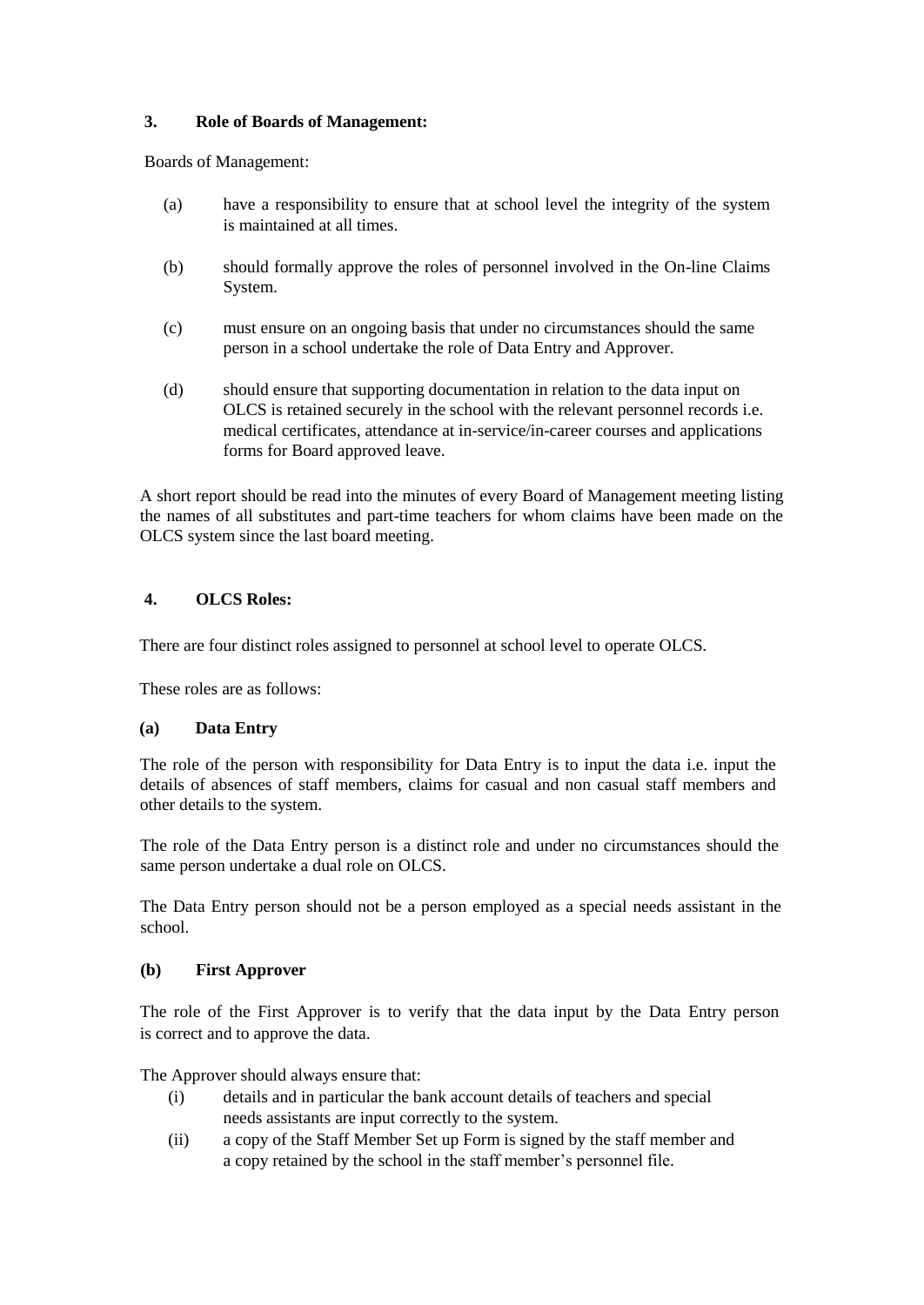- (iii) the terms of Department Circulars relating to vetting, teacher registration, membership of single pension scheme etc are being complied with when claims are being made.
- (iv) supporting documentation e.g. medical certificates and application forms for leave absences etc. have been obtained from the staff member and approved by the Board of Management where necessary prior to recording the leave details on OLCS.
- (v) all absences are recorded on OLCS whether substitutable or not.

## **(c) Second Approver**

The role of the second Approver is to approve the leave/claims in respect of the first Approver's absences and can also approve data entered by the Data Entry person.

### **(d) Local Administrator**

The Local Administrator is an additional role assigned to the first approver in the school and his/her role is to re-assign data entry roles within the school and to set up new data entry users.

To set up a new approver the "Approver Change Request Form" should be downloaded from the Landing Page on OLCS, completed and posted to the Department of Education and Skills.

The new user ID and password is then issued to the Approver by return of post.

#### **5. Resetting of passwords:**

An automated system is now available that enables school users to reset their own passwords. It is important that school users record their email address when logging in to use the automated system. This email address should only be used by the registered user.

### **6. Reports**

There is a facility on OLCS to print reports.

If a staff member requires details of their absences the relevant report should be generated, printed and given to the staff member.

A report on **all** absences recorded on the OLCS should be supplied to each staff member at intervals recommended by the Board of Management of the school but at least one report should be produced in each school term. Each staff member should sign the absence report and a copy to be retained in the school.